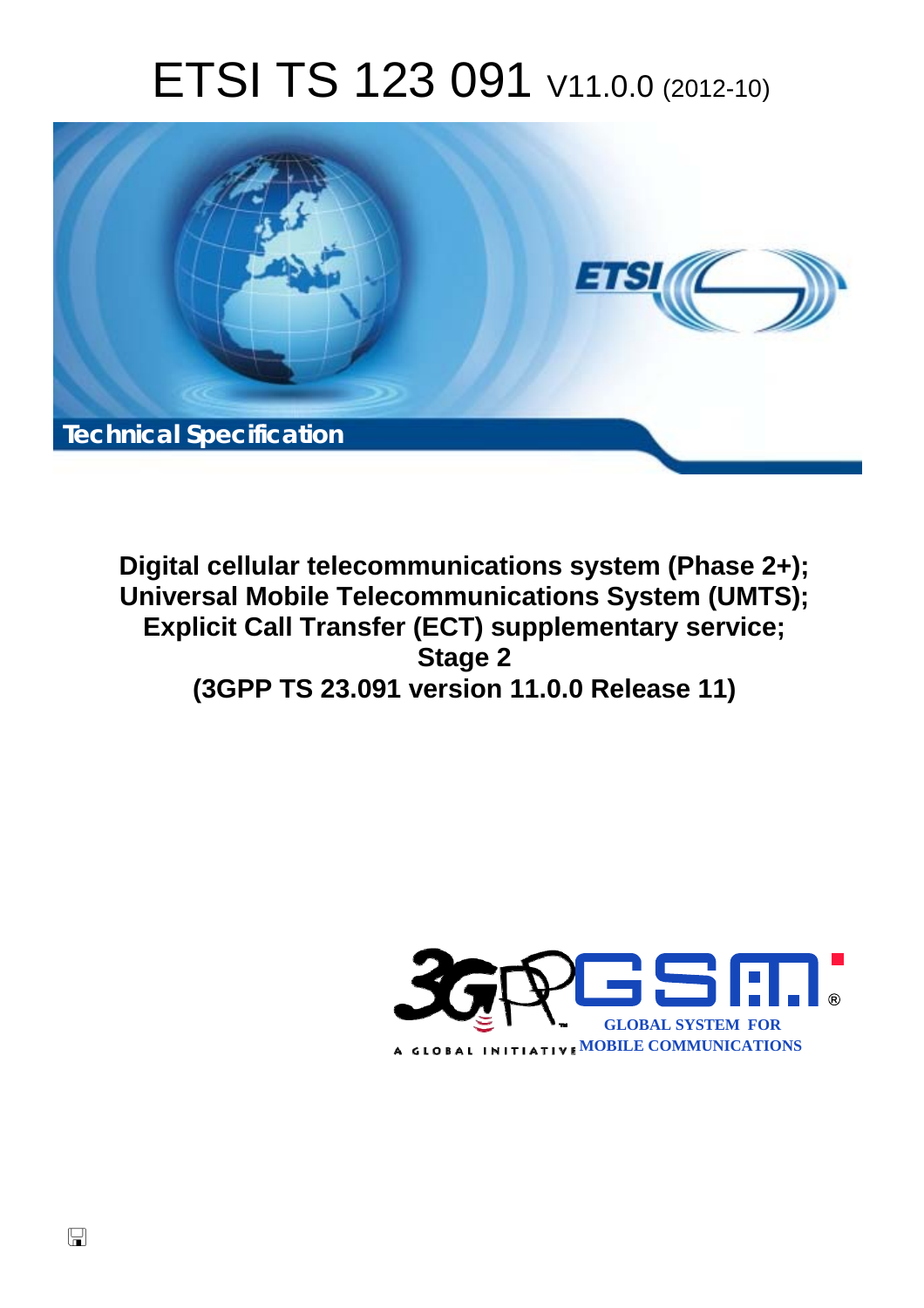Reference RTS/TSGC-0423091vb00

> Keywords GSM,UMTS

#### *ETSI*

#### 650 Route des Lucioles F-06921 Sophia Antipolis Cedex - FRANCE

Tel.: +33 4 92 94 42 00 Fax: +33 4 93 65 47 16

Siret N° 348 623 562 00017 - NAF 742 C Association à but non lucratif enregistrée à la Sous-Préfecture de Grasse (06) N° 7803/88

#### *Important notice*

Individual copies of the present document can be downloaded from: [http://www.etsi.org](http://www.etsi.org/)

The present document may be made available in more than one electronic version or in print. In any case of existing or perceived difference in contents between such versions, the reference version is the Portable Document Format (PDF). In case of dispute, the reference shall be the printing on ETSI printers of the PDF version kept on a specific network drive within ETSI Secretariat.

Users of the present document should be aware that the document may be subject to revision or change of status. Information on the current status of this and other ETSI documents is available at <http://portal.etsi.org/tb/status/status.asp>

If you find errors in the present document, please send your comment to one of the following services: [http://portal.etsi.org/chaircor/ETSI\\_support.asp](http://portal.etsi.org/chaircor/ETSI_support.asp)

#### *Copyright Notification*

No part may be reproduced except as authorized by written permission. The copyright and the foregoing restriction extend to reproduction in all media.

> © European Telecommunications Standards Institute 2012. All rights reserved.

DECT<sup>™</sup>, PLUGTESTS<sup>™</sup>, UMTS<sup>™</sup> and the ETSI logo are Trade Marks of ETSI registered for the benefit of its Members. **3GPP**TM and **LTE**™ are Trade Marks of ETSI registered for the benefit of its Members and of the 3GPP Organizational Partners.

**GSM**® and the GSM logo are Trade Marks registered and owned by the GSM Association.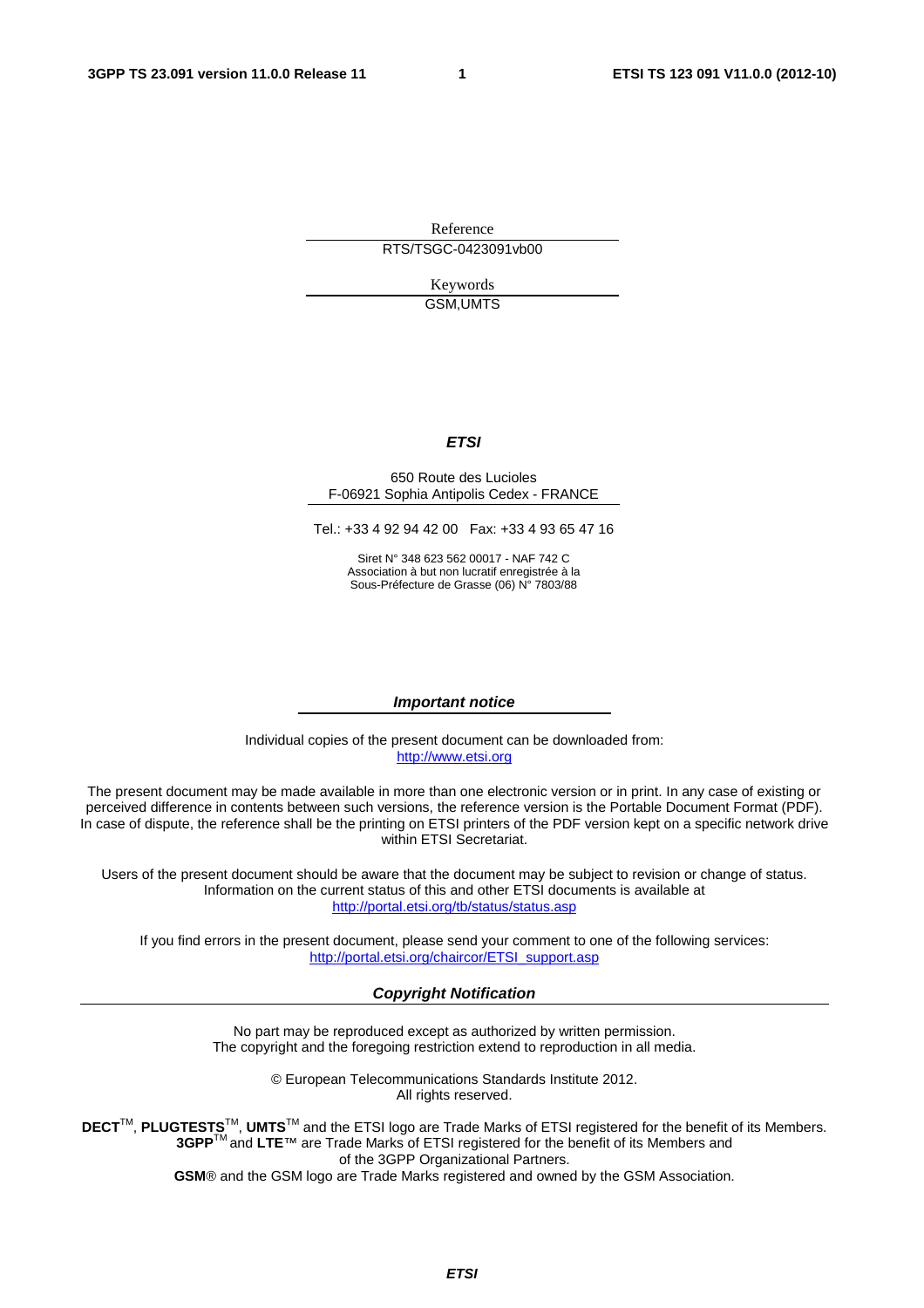## Intellectual Property Rights

IPRs essential or potentially essential to the present document may have been declared to ETSI. The information pertaining to these essential IPRs, if any, is publicly available for **ETSI members and non-members**, and can be found in ETSI SR 000 314: *"Intellectual Property Rights (IPRs); Essential, or potentially Essential, IPRs notified to ETSI in respect of ETSI standards"*, which is available from the ETSI Secretariat. Latest updates are available on the ETSI Web server ([http://ipr.etsi.org\)](http://webapp.etsi.org/IPR/home.asp).

Pursuant to the ETSI IPR Policy, no investigation, including IPR searches, has been carried out by ETSI. No guarantee can be given as to the existence of other IPRs not referenced in ETSI SR 000 314 (or the updates on the ETSI Web server) which are, or may be, or may become, essential to the present document.

## Foreword

This Technical Specification (TS) has been produced by ETSI 3rd Generation Partnership Project (3GPP).

The present document may refer to technical specifications or reports using their 3GPP identities, UMTS identities or GSM identities. These should be interpreted as being references to the corresponding ETSI deliverables.

The cross reference between GSM, UMTS, 3GPP and ETSI identities can be found under [http://webapp.etsi.org/key/queryform.asp.](http://webapp.etsi.org/key/queryform.asp)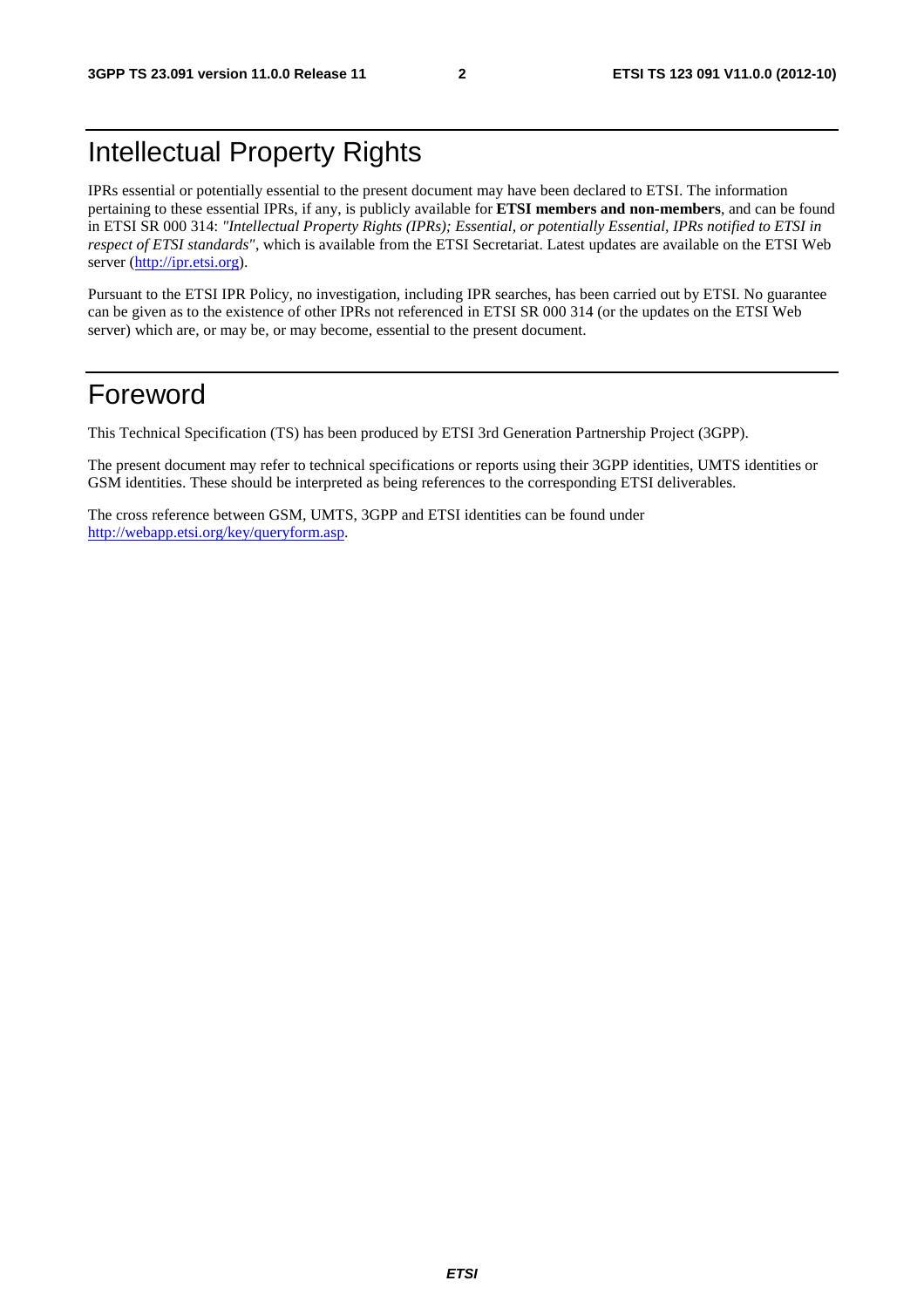$\mathbf{3}$ 

## Contents

| 1              |                                                                                        |  |  |  |  |
|----------------|----------------------------------------------------------------------------------------|--|--|--|--|
| $\overline{2}$ |                                                                                        |  |  |  |  |
| 3              |                                                                                        |  |  |  |  |
| 3.1            |                                                                                        |  |  |  |  |
| 3.2            |                                                                                        |  |  |  |  |
| 4              |                                                                                        |  |  |  |  |
| 4.1            |                                                                                        |  |  |  |  |
| 4.2            |                                                                                        |  |  |  |  |
| 4.2.1          |                                                                                        |  |  |  |  |
| 4.2.2          |                                                                                        |  |  |  |  |
| 4.2.3          |                                                                                        |  |  |  |  |
| 4.3            |                                                                                        |  |  |  |  |
| 4.3.1          |                                                                                        |  |  |  |  |
| 4.3.2          |                                                                                        |  |  |  |  |
| 4.3.3          |                                                                                        |  |  |  |  |
| 4.3.3.1        | Call Forwarding on mobile subscriber Busy due to Network Determined User Busy (NDUB)17 |  |  |  |  |
| 4.3.3.2        | Call Forwarding on mobile subscriber Busy due to User Determined User Busy (UDUB) 17   |  |  |  |  |
| 4.3.4          |                                                                                        |  |  |  |  |
| 4.3.5          |                                                                                        |  |  |  |  |
| 4.3.6          |                                                                                        |  |  |  |  |
| 4.3.7          |                                                                                        |  |  |  |  |
| 4.3.8          |                                                                                        |  |  |  |  |
| 4.3.9          |                                                                                        |  |  |  |  |
| 4.3.10         |                                                                                        |  |  |  |  |
| 4.3.11         |                                                                                        |  |  |  |  |
| 4.3.12         |                                                                                        |  |  |  |  |
| 4.4            |                                                                                        |  |  |  |  |
| 4.5            |                                                                                        |  |  |  |  |
| 4.6            |                                                                                        |  |  |  |  |
| 4.7            |                                                                                        |  |  |  |  |
| 4.8            |                                                                                        |  |  |  |  |
| Annex A:       |                                                                                        |  |  |  |  |
|                |                                                                                        |  |  |  |  |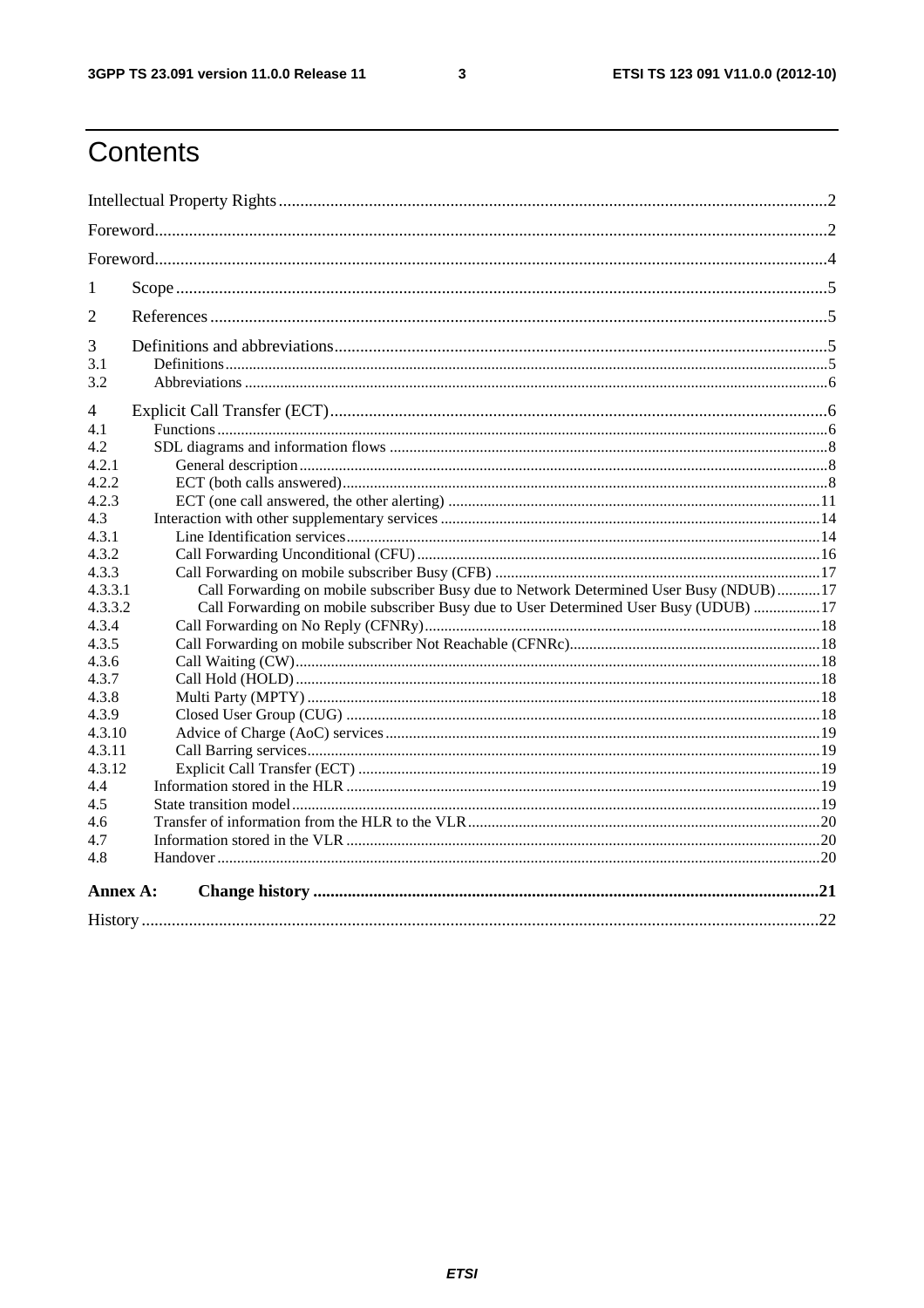## Foreword

This Technical Specification has been produced by the 3<sup>rd</sup> Generation Partnership Project (3GPP).

The contents of the present document are subject to continuing work within the TSG and may change following formal TSG approval. Should the TSG modify the contents of the present document, it will be re-released by the TSG with an identifying change of release date and an increase in version number as follows:

Version x.y.z

where:

- x the first digit:
	- 1 presented to TSG for information;
	- 2 presented to TSG for approval;
	- 3 or greater indicates TSG approved document under change control.
- y the second digit is incremented for all changes of substance, i.e. technical enhancements, corrections, updates, etc.
- z the third digit is incremented when editorial only changes have been incorporated in the document.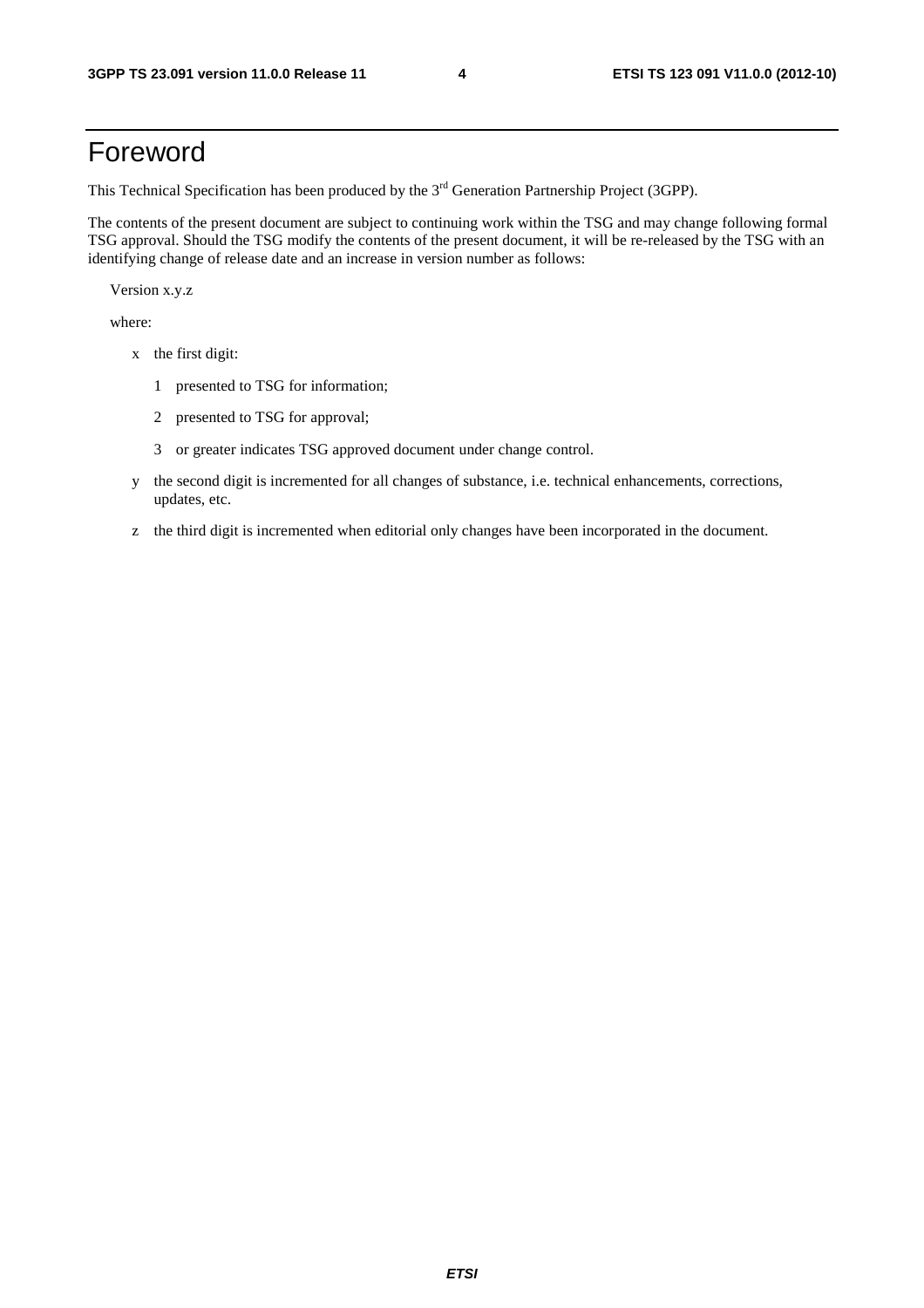## 1 Scope

The present document gives the stage 2 description of the call transfer supplementary services.

Only one call transfer supplementary service has been defined, this is the Explicit Call Transfer (ECT) supplementary service, and is described in the present document.

## 2 References

The following documents contain provisions which, through reference in this text, constitute provisions of the present document.

- References are either specific (identified by date of publication, edition number, version number, etc.) or non-specific.
- For a specific reference, subsequent revisions do not apply.
- For a non-specific reference, the latest version applies. In the case of a reference to a 3GPP document (including a GSM document), a non-specific reference implicitly refers to the latest version of that document *in the same Release as the present document*.
- [1] 3GPP TR 21.905: "3G Vocabulary".
- [2] 3GPP TS 23.083: "Call Waiting (CW) and Call Hold (HOLD) supplementary services Stage 2".
- [3] 3GPP TS 24.008: "Mobile Radio Interface Layer 3 specification; Core Network Protocols Stage 3".
- [4] EN 300 368: "Integrated Services Digital network (ISDN); Explicit Call Transfer (ECT) supplementary service; Functional capabilities and information flows".
- [5] EN 300 356-14: "Integrated Services Digital network (ISDN); Signalling System No. 7; ISDN User Part (ISUP) version 3 for the international interface; Part 14: Explicit Call Transfer (ECT) supplementary service ".
- [6] 3GPP TS 23.011: 'Technical realization of Supplementary Services'.
- [7] 3GPP TS 23.018: 'Basic Call Handling'.

## 3 Definitions and abbreviations

## 3.1 Definitions

**First call:** One of the subscriber A calls (answered).

**Notification Indicator (NI):** Indicates to each remote party in which state of the other remote party ECT was performed (active, alerting).

**Redirection Number (Rdn):** Includes the presentation indicator and the directory number of the other remote party.

**Second call:** The other subscriber A call (answered or alerting).

Subscriber A (PARTY A): The served mobile subscriber - the one who has subscribed to, and invokes the ECT Supplementary Service.

**Subscriber B (PARTY B):** The other party in the subscriber A first call.

**Subscriber C (PARTY C):** The other party in the subscriber A second call.

**Subscriber D (PARTY D):** The forwarded-to party when the call is forwarded by the subscriber C.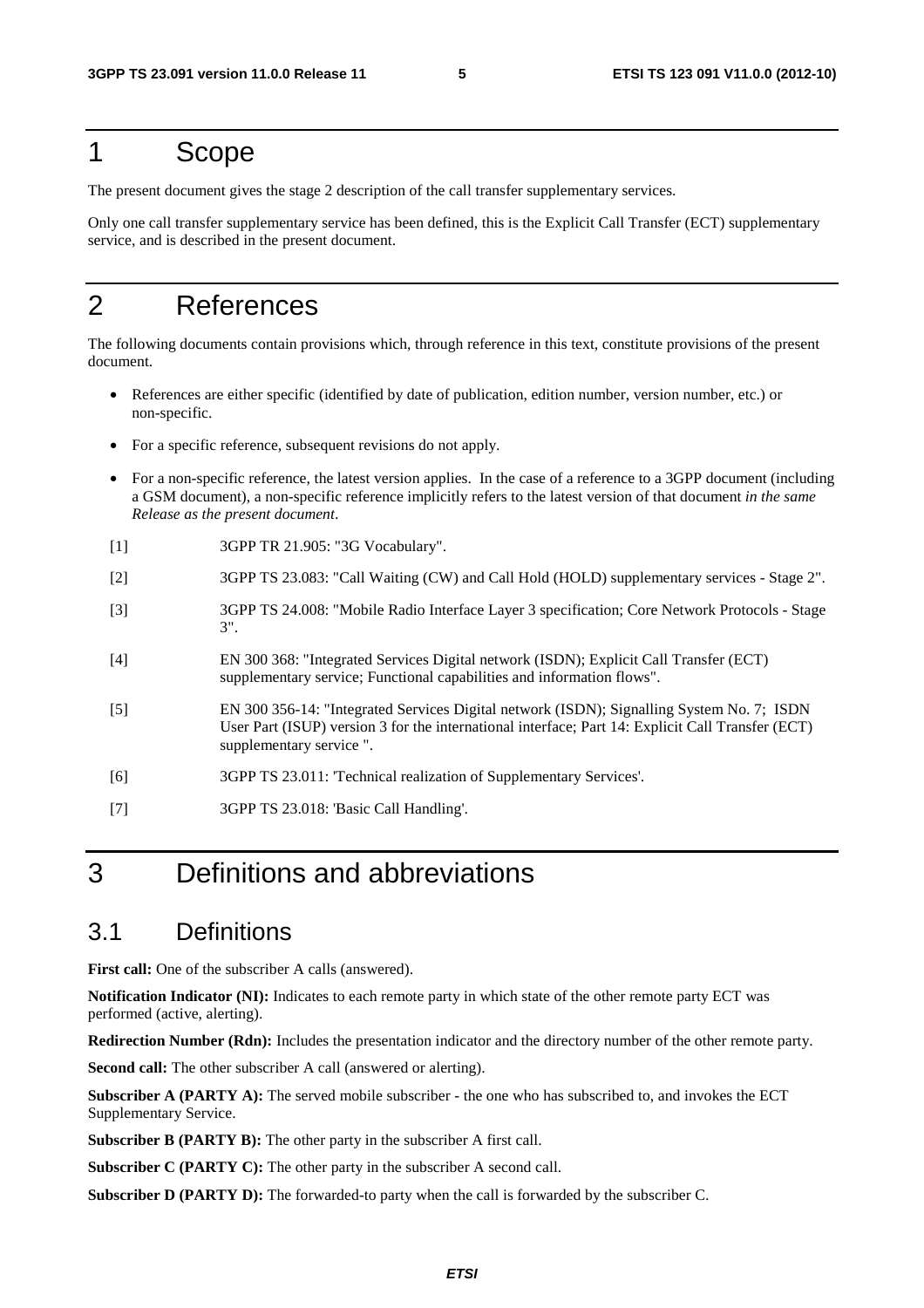**Transferred call:** The resulting call after successful explicit call transfer between B and C.

## 3.2 Abbreviations

In addition to those below, abbreviations used in the present document are listed in 3GPP TR 21.905 [1].

| ECT:      | Explicit Call Transfer supplementary service |
|-----------|----------------------------------------------|
| LI:       | Line Identity                                |
| $N\Gamma$ | Notification Indicator                       |
| Rdn:      | Redirection number                           |
| $RdnB$ :  | Redirection number of party B                |
| RdnD:     | Redirection number of party D                |
|           |                                              |

## 4 Explicit Call Transfer (ECT)

## 4.1 Functions

The following function has been identified for the explicit call transfer service:

#### MAF027

Explicit Call Transfer related authorizations examination

 The ability of a PLMN component to determine the authorizations relating to explicit call transfer. See figure 1.

Location: VLR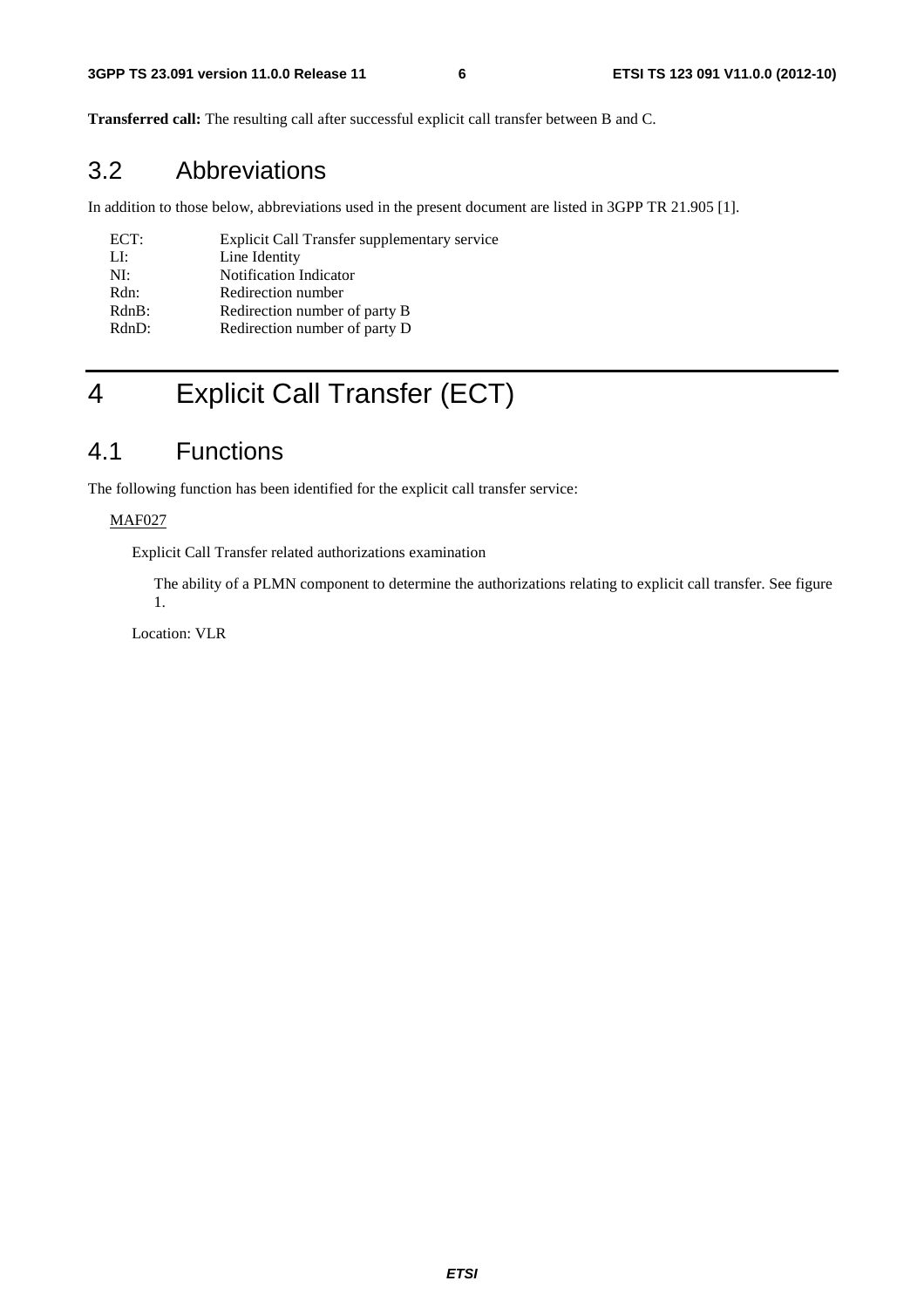

**Figure 1: Explicit Call Transfer related authorizations examination (VLR)** 

*ETSI*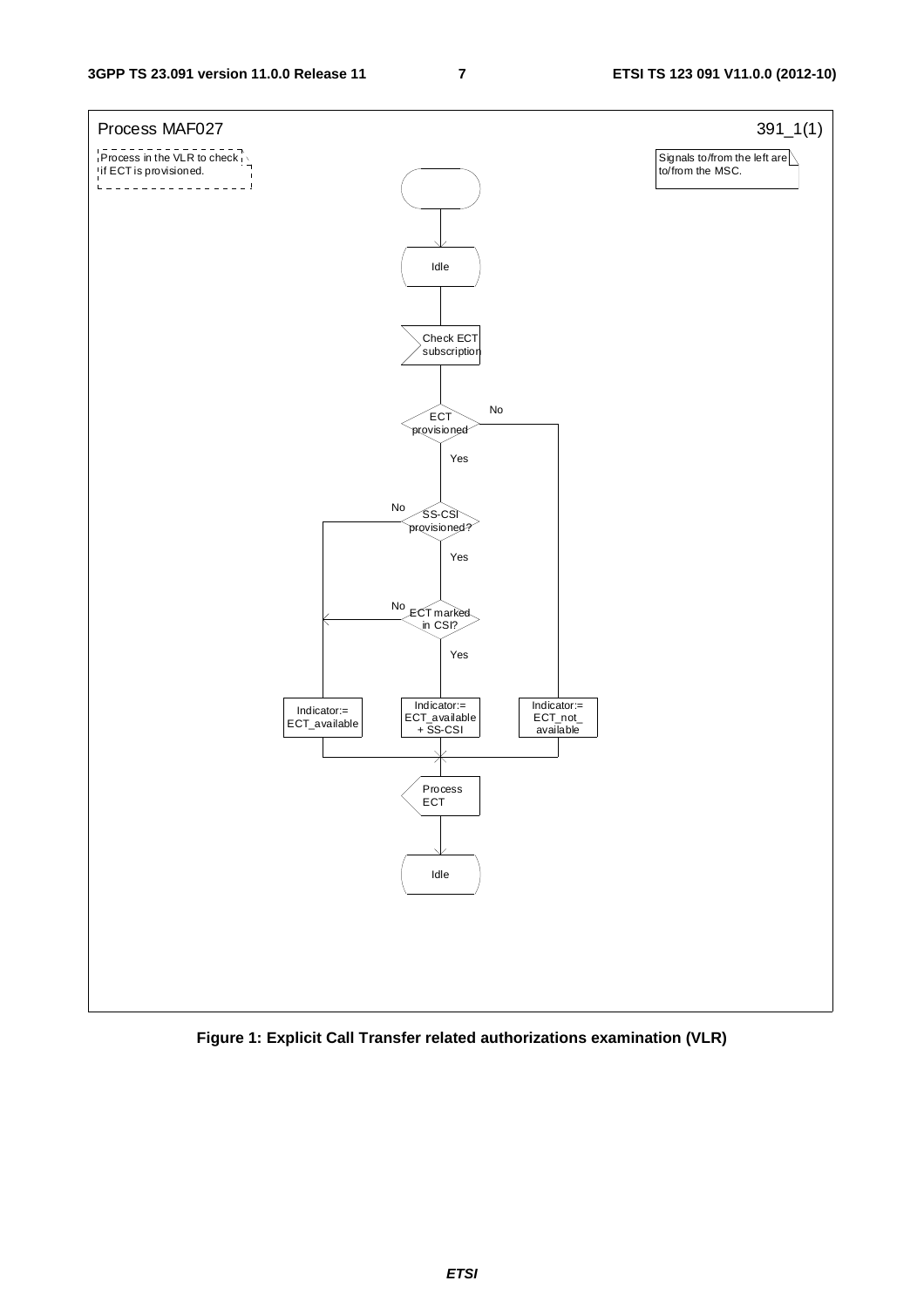## 4.2 SDL diagrams and information flows

## 4.2.1 General description

The procedures Handle\_ECT\_Active and Handle\_ECT\_Alerting show the behaviour of the service as perceived by the served mobile subscriber and by any of the other parties involved in the transfer. These procedures and the macro Check ECT show the actions to be taken by the network and the information provided by the network to the users.

The following states for the invocation of the ECT supplementary service are defined:

- a) First Call (Active, Held), Second Call (Active, Idle);
- b) First Call (Active, Held), Second Call (Call Delivered, Idle).
- NOTE: The call state "call delivered" means that an ALERTING message has been sent to the MS, but no ANSWER Message (ANM) has been received.

In the information flows it is assumed that the served subscriber is a mobile subscriber and that the other parties are mobile or fixed subscribers.

Party A is the subscriber controlling the Explicit Call Transfer Call (served mobile subscriber). Party B is the first remote party called. Party C is the second remote party called.

The served party is disconnected by the generic disconnect/release procedure after a successful transfer request. The connection of the remote parties in a new call (transferred call) is located in the served subscriber"s MSC.

The information flows in figures 4 and 7 show the unsuccessful case (i.e. the check in the VLR or in the MSC fails).

The information flows in figures 5 and 8 show the successful case.

## 4.2.2 ECT (both calls answered)

The SDL for the procedure Handle\_ECT\_Active (Explicit Call Transfer - both calls have been answered) is shown in figure 2.

The checks of whether Explicit Call Transfer is barred or not are shown in figure 3.

The corresponding information flows are given in figure 4 and figure 5.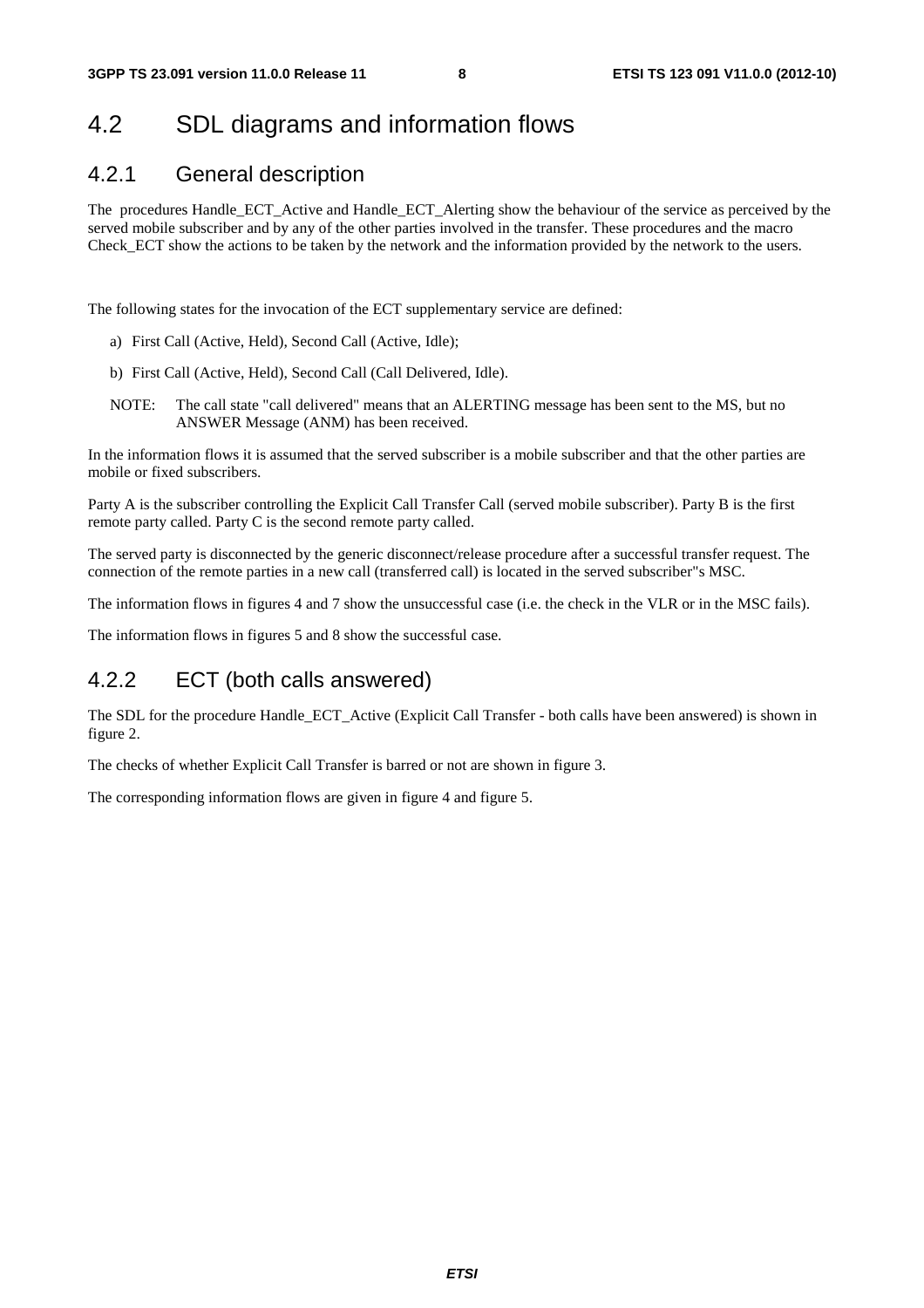

**Figure 2: Procedure Handle\_ECT\_Active**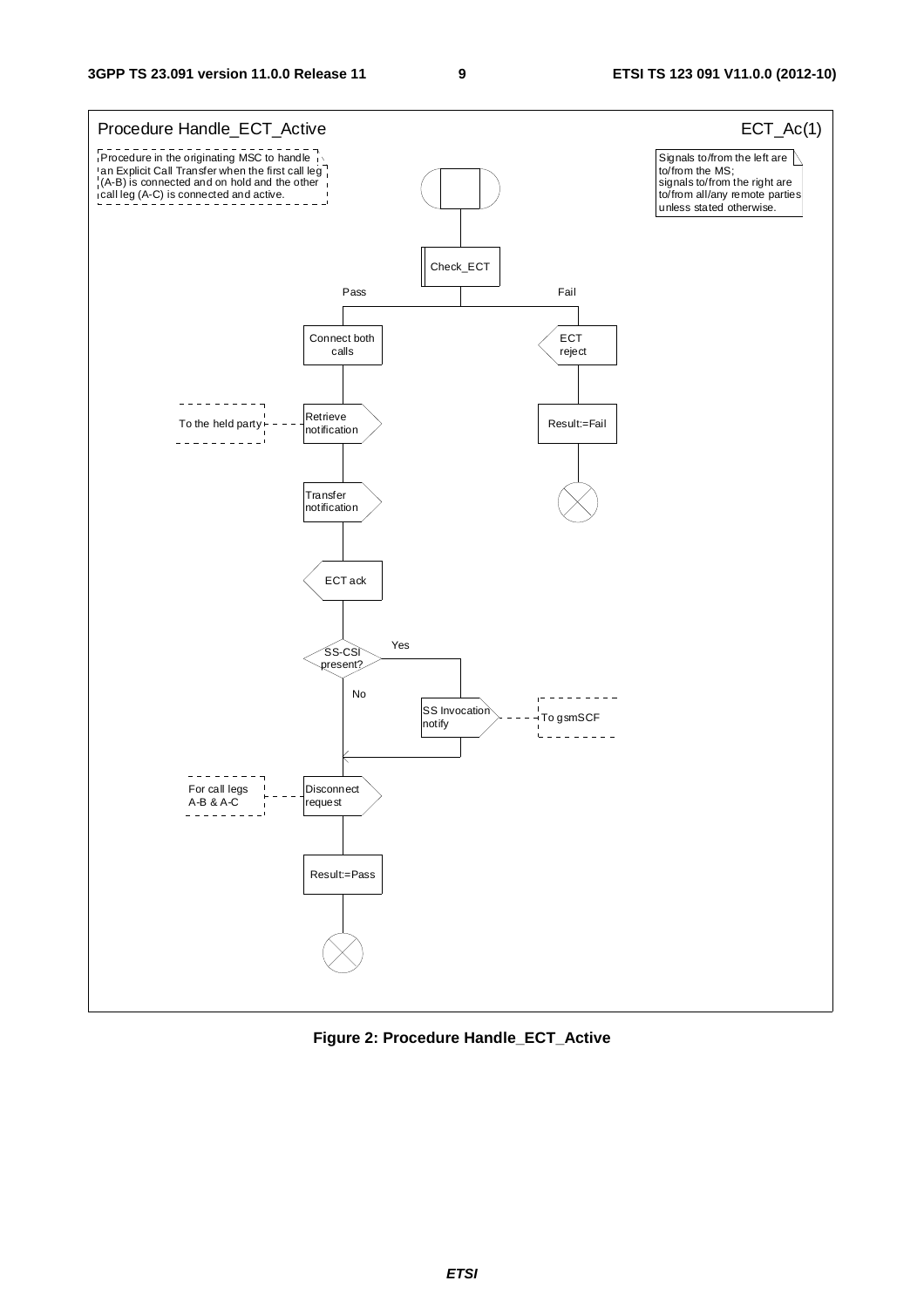

**Figure 3: Macro Check\_ECT**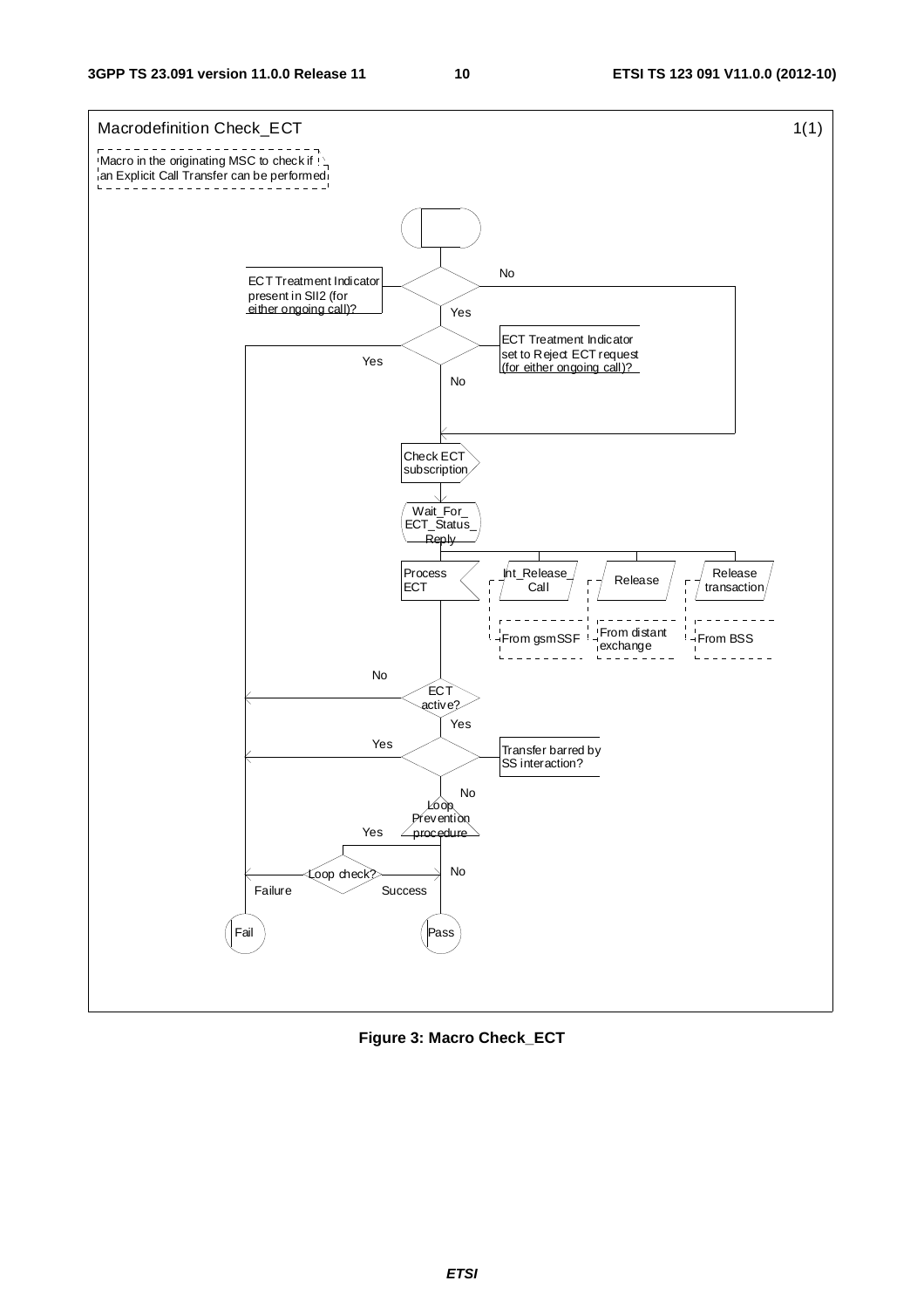

NOTE: OR1: Checks in VLR and MSC ok? (Y: yes N: no).

#### **Figure 4: Information flow for failed explicit call transfer request (both calls answered)**



NOTE: OR1: Checks in VLR and MSC ok? (Y: yes N: no).

#### **Figure 5: Information flow for successful explicit call transfer (both calls answered)**

### 4.2.3 ECT (one call answered, the other alerting)

The SDL for the procedure Handle\_ECT\_Alerting (Explicit Call Transfer - one call answered, the other alerting) is shown in figure 6.

The checks of whether Explicit Call Transfer is barred or not are shown in figure 3.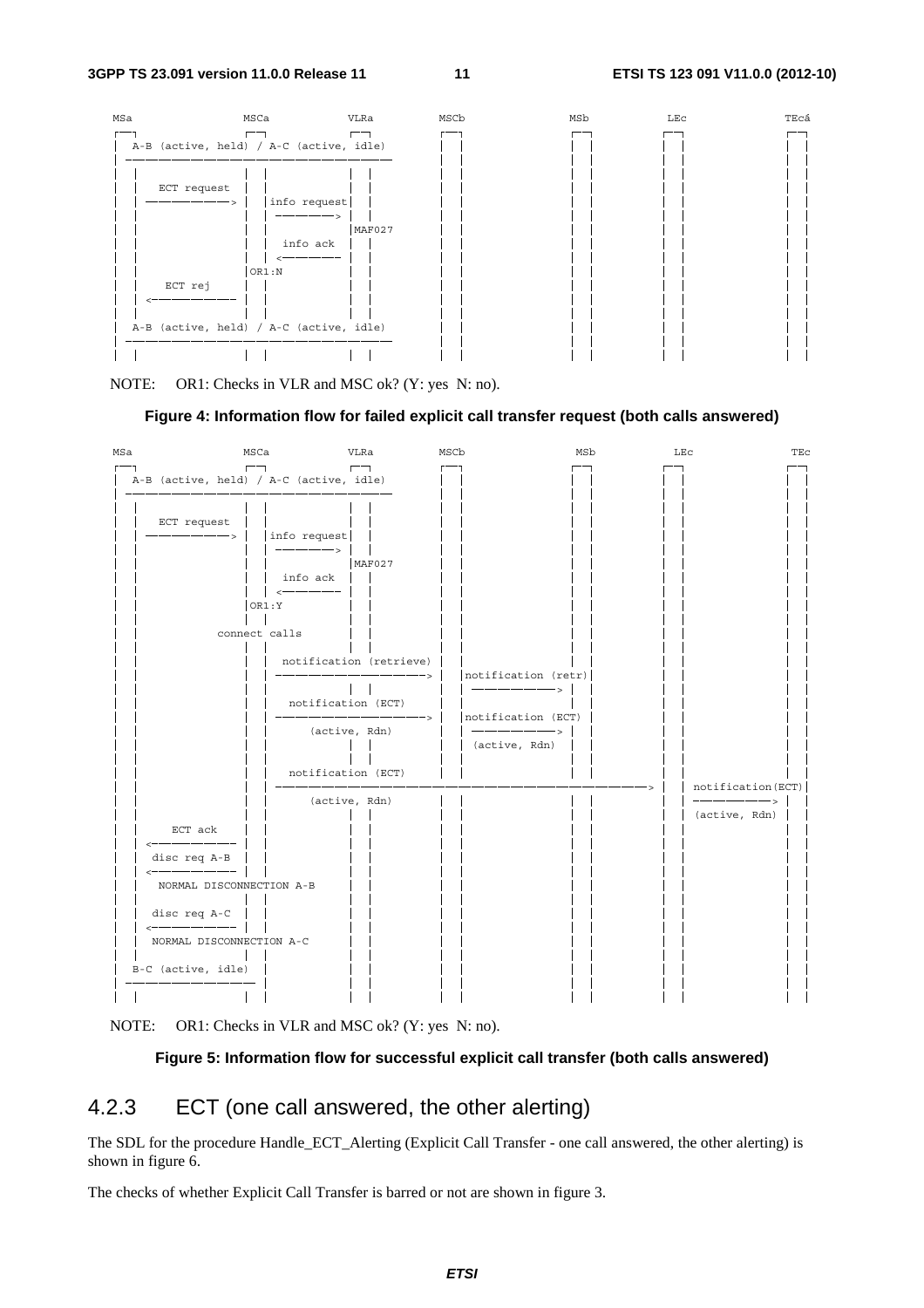The corresponding information flows are given in figure 7 and figure 8.



**Figure 6: Procedure Handle\_ECT\_Alerting**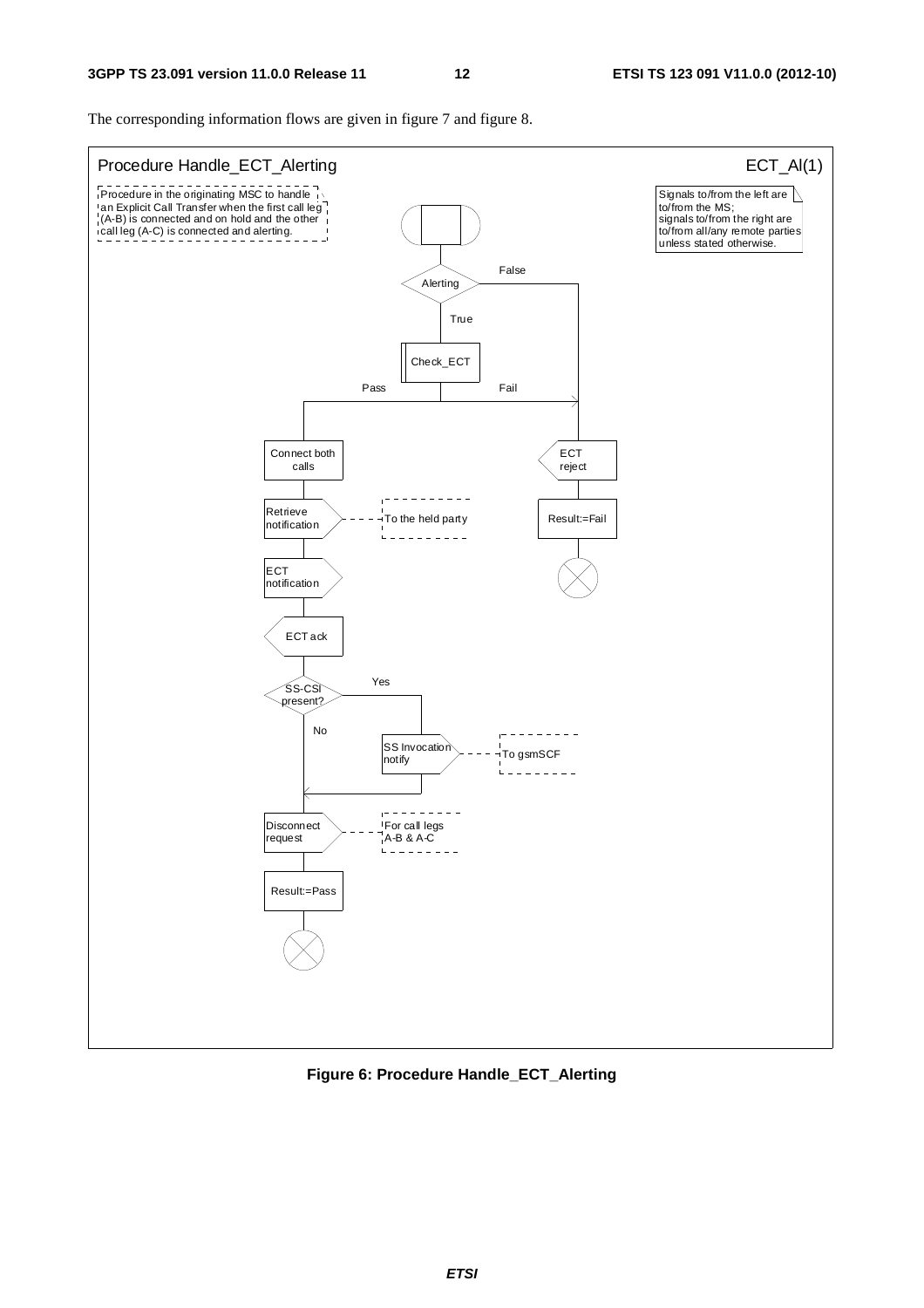

NOTE: OR1: Checks in VLR and MSC ok? (Y: yes N: no).

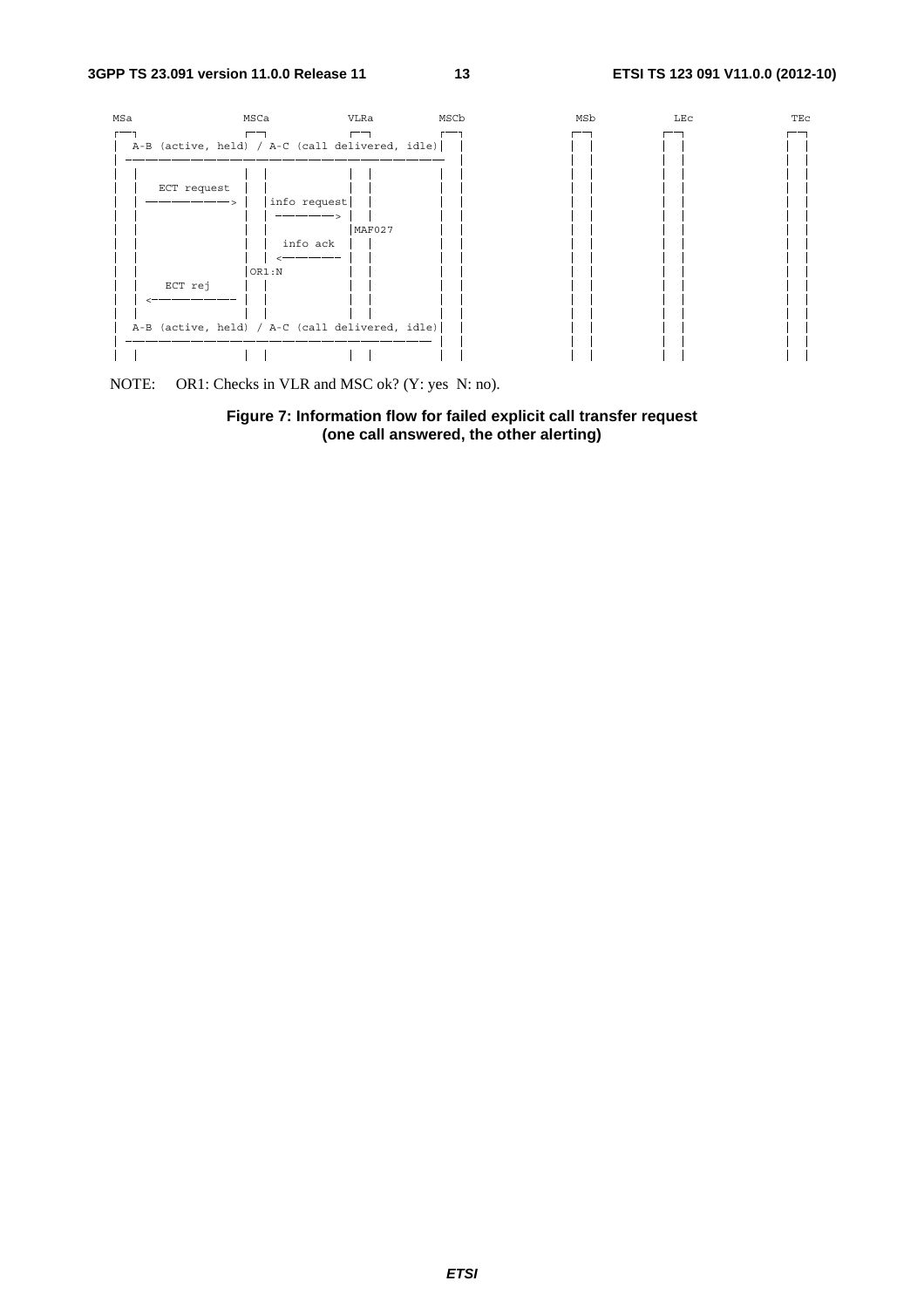

NOTE: OR1: Checks in VLR and MSC ok? (Y: yes N: no).

#### **Figure 8: Information flow for successful explicit call transfer (one call answered, the other alerting)**

## 4.3 Interaction with other supplementary services

### 4.3.1 Line Identification services

Tables 1 to 4 indicate the information to be provided in the Notification Indicator (NI) and the Redirection Number (Rdn) when the subscribers B and C are notified. Call states refer to the situation before ECT invocation. At that time one of the calls is on hold.

If user B was the called subscriber in the call A-B, table 1 applies to the information supplied to subscriber C. If user B was the calling subscriber in the call A-B, table 2 applies to the information supplied to subscriber C.

Mobile subscriber A has an active call to subscriber B and:

- puts the active call on hold and calls subscriber C, table 3 applies to the information supplied to subscriber B;
- receives and accepts a call from subscriber C (by putting B on Hold), table 4 applies to the information supplied to subscriber B.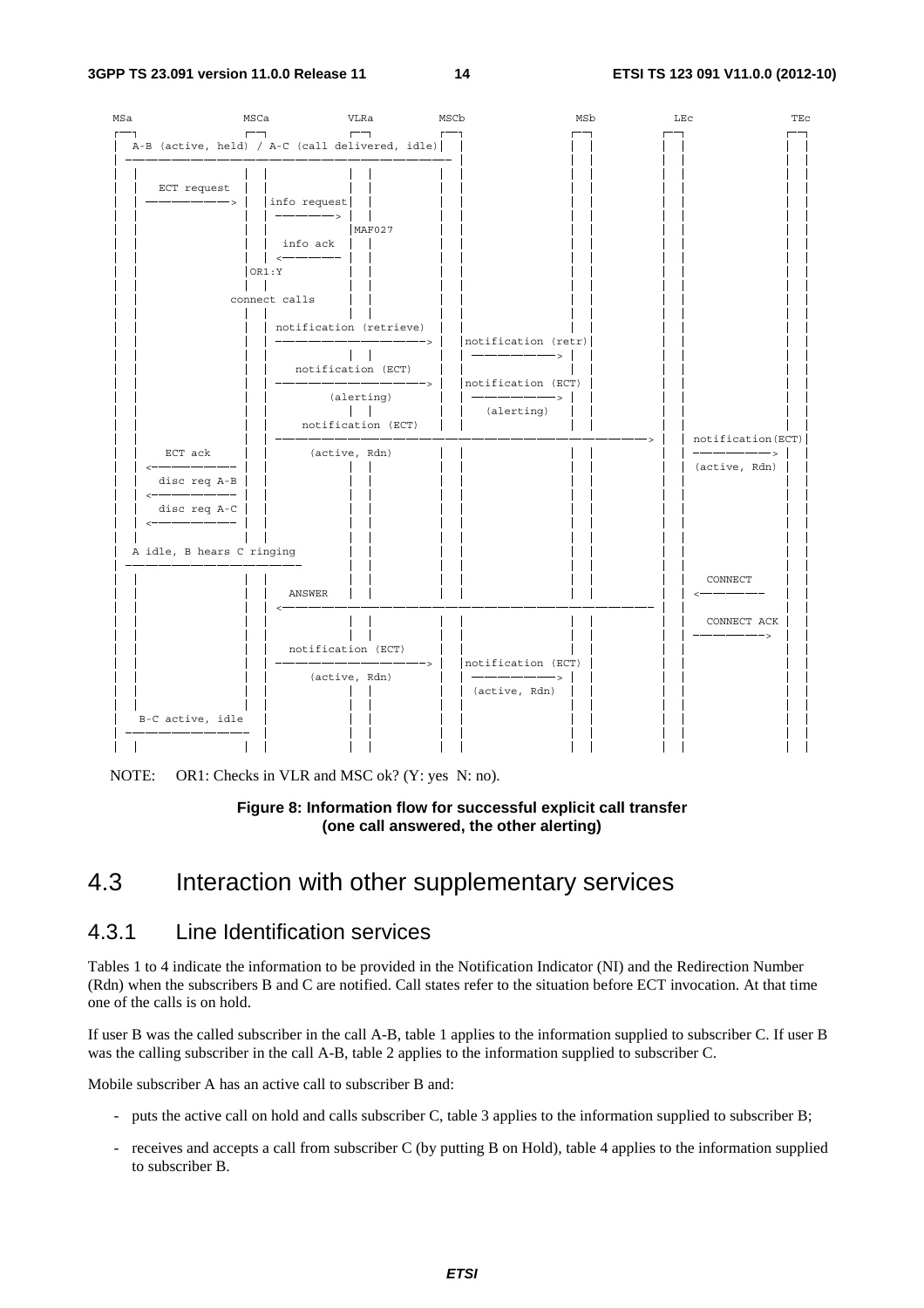| <b>Call states</b>                         | <b>COLR</b> indication received from<br>subscribers B's network | Information provided to C                                                                 |
|--------------------------------------------|-----------------------------------------------------------------|-------------------------------------------------------------------------------------------|
| <b>A-B Active</b><br>A-C Active / Alerting | Indicated "allowed"                                             | At time of transfer:<br>NI: "call transferred, active"<br>Rdn: $PI = allowed$ , LI of B   |
| <b>A-B Active</b><br>A-C Active / Alerting | Indicated "restricted"                                          | At time of transfer:<br>NI: "call transferred, active"<br>Rdn: $PI = restricted (note 1)$ |
| <b>A-B Active</b><br>A-C Active / Alerting | No indication received<br>(e.g. interworking)                   | At time of transfer:<br>NI: "call transferred, active"<br>$Rdn$ : $Pl = not available$    |

#### **Table 1: Mobile subscriber A was calling subscriber B, puts B on hold and calls subscriber C**

#### **Table 2: Mobile subscriber A was called by subscriber B, puts B on hold and calls subscriber C**

| <b>Call states</b>                  | <b>CLIR</b> indication received from<br>subscribers B's network | Information provided to C                                                                 |
|-------------------------------------|-----------------------------------------------------------------|-------------------------------------------------------------------------------------------|
| A-B Active<br>A-C Active / Alerting | Indicated "allowed"                                             | At time of transfer:<br>NI: "call transferred, active"<br>Rdn: $PI = allowed$ . LI of B   |
| A-B Active<br>A-C Active / Alerting | Indicated "restricted"                                          | At time of transfer:<br>NI: "call transferred, active"<br>Rdn: $PI = restricted (note 1)$ |
| A-B Active<br>A-C Active / Alerting | No indication received<br>(e.g. interworking)                   | At time of transfer:<br>NI: "call transferred, active"<br>$Rdn$ : $Pl = not available$    |

NOTE 1: If the subscriber C has CLIP Override Category then the following information is carried in the Redirection number:  $PI = restricted$ , LI of B.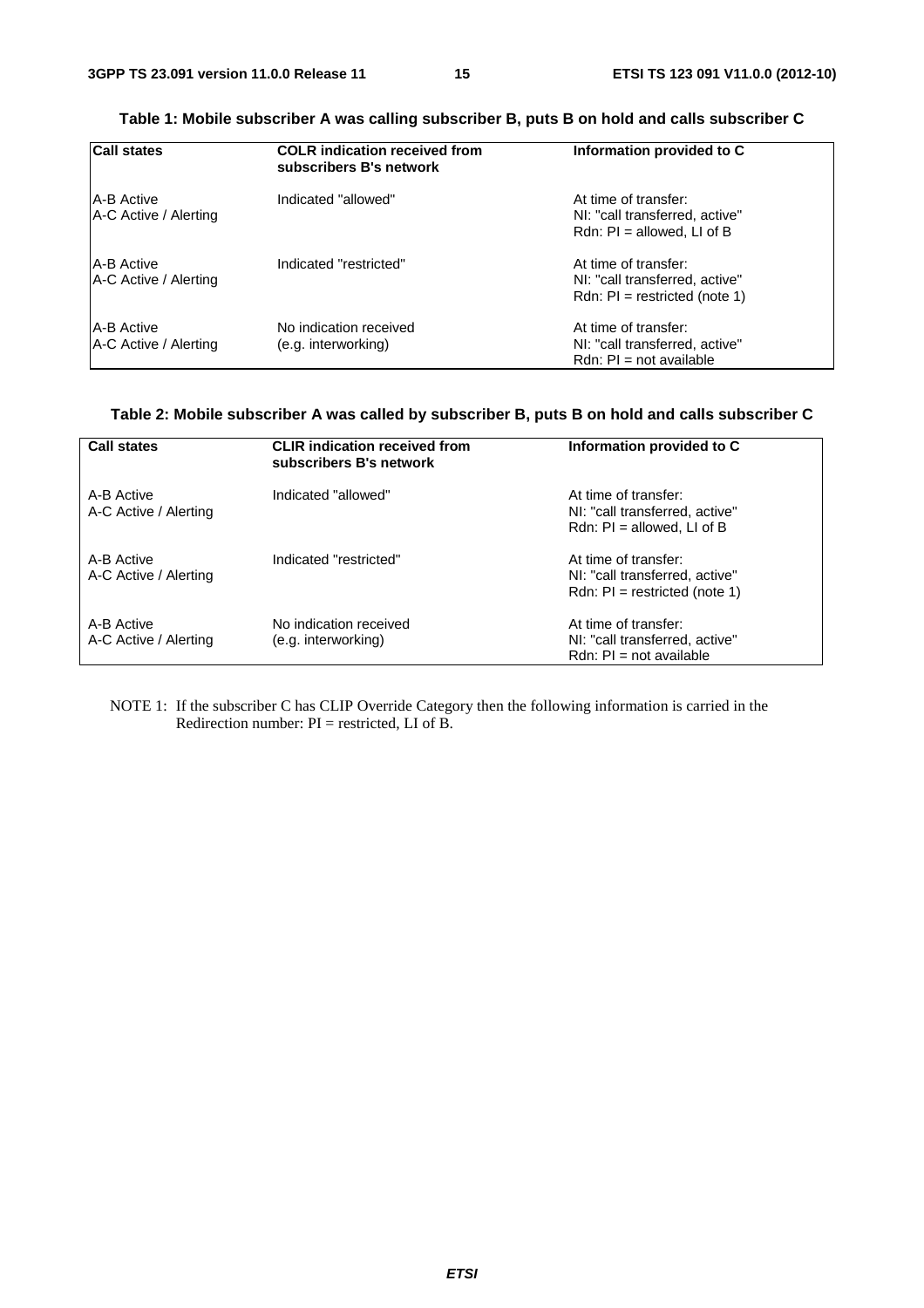| <b>Call states</b>         | <b>COLR</b> indication received from<br>subscribers C's network                        | Information provided to B                                                                                                                                  |
|----------------------------|----------------------------------------------------------------------------------------|------------------------------------------------------------------------------------------------------------------------------------------------------------|
| A-B Active<br>A-C Active   | Indicated "allowed"                                                                    | At time of transfer:<br>NI: "call transferred, active"<br>Rdn: $PI = allowed$ , LI of C                                                                    |
| A-B Active<br>A-C Active'  | Indicated "restricted"                                                                 | At time of transfer:<br>NI: "call transferred, active"<br>Rdn: $PI = restricted (note 2)$                                                                  |
| A-B Active<br>A-C Active   | No indication received<br>(e.g. interworking)                                          | At time of transfer:<br>NI: "call transferred, active"<br>$Rdn$ : $Pl = not available$                                                                     |
| A-B Active<br>A-C Alerting | Indicated "allowed" at receipt of<br>CONNECT by subscriber C                           | At time of transfer:<br>NI: "call transferred, alerting"<br>At subscribers C CONNECT:<br>NI: "call transferred, active"<br>Rdn: $PI = allowed$ , LI of C   |
| A-B Active<br>A-C Alerting | Indicated "restricted" at receipt of<br>CONNECT by subscriber C                        | At time of transfer:<br>NI: "call transferred, alerting"<br>At subscribers C CONNECT:<br>NI: "call transferred, active"<br>Rdn: $PI = restricted (note 2)$ |
| A-B Active<br>A-C Alerting | No indication received at receipt of<br>CONNECT by subscriber C<br>(e.g. interworking) | At time of transfer:<br>NI: "call transferred, alerting"<br>At subscribers C CONNECT:<br>NI: "call transferred, active"<br>$Rdn$ : $Pl = not available$    |

#### **Table 3: Mobile subscriber A puts the call to B on hold and calls subscriber C**

#### **Table 4: Mobile subscriber A was called by subscriber C and accepts the call by putting subscriber B on hold**

| <b>Call states</b>       | <b>CLIR</b> indication received from<br>subscriber C's network | Information provided to B                                                                 |
|--------------------------|----------------------------------------------------------------|-------------------------------------------------------------------------------------------|
| A-B Active<br>A-C Active | Indicated "allowed"                                            | At time of transfer:<br>NI: "call transferred, active"<br>Rdn: $PI = allowed$ , LI of C   |
| A-B Active<br>A-C Active | Indicated "restricted"                                         | At time of transfer:<br>NI: "call transferred, active"<br>Rdn: $PI = restricted (note 2)$ |
| A-B Active<br>A-C Active | No indication received<br>(e.g. interworking)                  | At time of transfer:<br>NI: "call transferred, active"<br>$Rdn$ : PI = not available      |

NOTE 2: If the subscriber B was called by subscriber A and has CLIP Override Category, or if subscriber B called subscriber A and has COLP Override Category then the following information is carried in the Redirection number:  $PI = restricted$ , LI of C

## 4.3.2 Call Forwarding Unconditional (CFU)

No impact.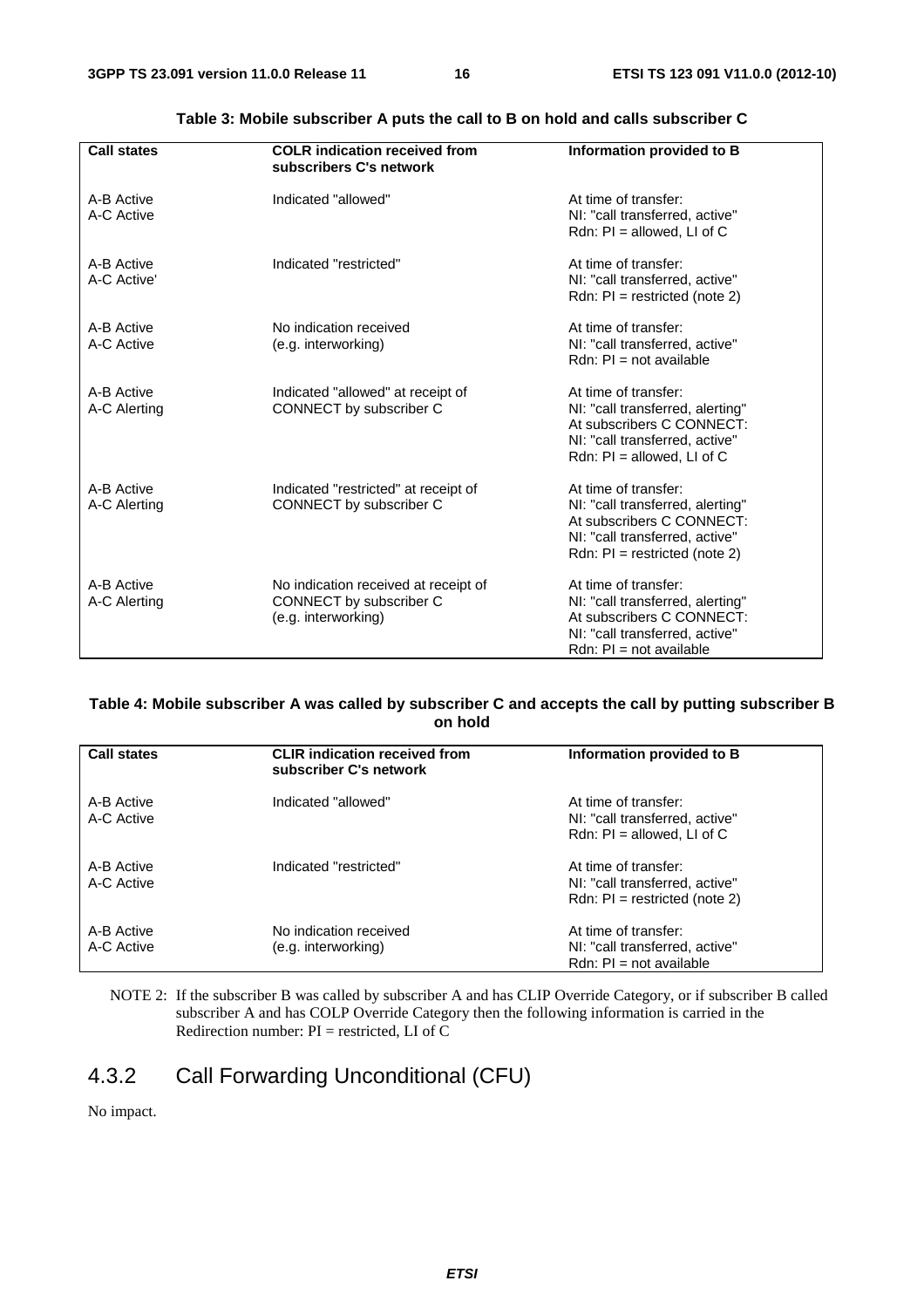### 4.3.3 Call Forwarding on mobile subscriber Busy (CFB)

4.3.3.1 Call Forwarding on mobile subscriber Busy due to Network Determined User Busy (NDUB)

No impact.

#### 4.3.3.2 Call Forwarding on mobile subscriber Busy due to User Determined User Busy (UDUB)

When subscriber A transfers the forwarded call there is no impact.

When subscriber C forwards the transferred call to the forwarded-to subscriber D due to UDUB the line identity information of the subscriber B that was received by the subscriber C in the ECT invocation notification shall be sent as calling line identity to the forwarded-to subscriber D instead of the line identity of the subscriber A. The corresponding information flow is given in figure 9. For the line identity information sent to the subscriber B after the call is answered by the forwarded-to subscriber D the table 5 applies.





#### **Figure 9: Information flow for interaction of explicit call transfer (one call answered, the other alerting) with call forwarding**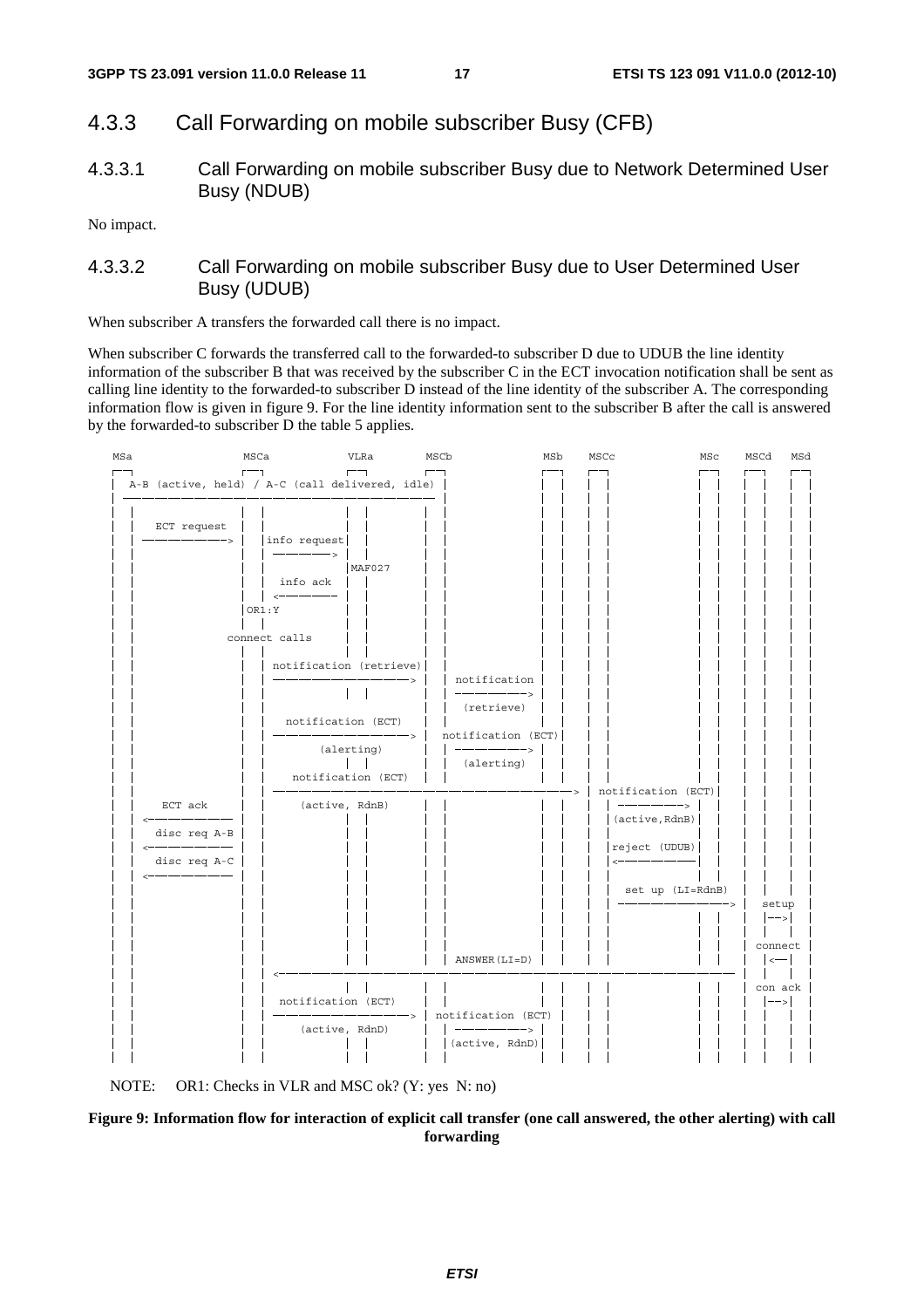| <b>Call states</b>                             | <b>COLR</b> indication received from<br>subscribers D's network                        | Information provided to B                                                                                                                                  |
|------------------------------------------------|----------------------------------------------------------------------------------------|------------------------------------------------------------------------------------------------------------------------------------------------------------|
| IA-B Active<br>A-C Alerting,<br>forwarded to D | Indicated "allowed" at receipt of<br>CONNECT by subscriber D                           | At time of transfer:<br>NI: "call transferred, alerting"<br>At subscribers D CONNECT:<br>NI: "call transferred, active"<br>Rdn: $PI = allowed$ , LI of D   |
| IA-B Active<br>A-C Alerting,<br>forwarded to D | Indicated "restricted" at receipt of<br>CONNECT by subscriber D                        | At time of transfer:<br>NI: "call transferred, alerting"<br>At subscribers D CONNECT:<br>NI: "call transferred, active"<br>Rdn: $PI = restricted (note 1)$ |
| IA-B Active<br>A-C Alerting,<br>forwarded to D | No indication received at receipt of<br>CONNECT by subscriber D<br>(e.g. interworking) | At time of transfer:<br>NI: "call transferred, alerting"<br>At subscribers D CONNECT:<br>NI: "call transferred, active"<br>$Rdn$ : $Pl = not available$    |

NOTE 1: If the subscriber B was called by subscriber A and has CLIP Override Category, or if subscriber B called subscriber A and has COLP Override Category then the following information is carried in the Redirection number: PI = restricted, LI of D.

## 4.3.4 Call Forwarding on No Reply (CFNRy)

Same as the interaction between call forwarding on mobile subscriber busy due to UDUB and explicit call transfer as described in subclause 4.3.3.2.

Figure 9 applies except that call forwarding is invoked by the CFNRy timer expiry instead of reception of reject (UDUB) message.

For the line identity information sent to the subscriber B after the call is answered by the forwarded-to subscriber D the table 5 applies.

### 4.3.5 Call Forwarding on mobile subscriber Not Reachable (CFNRc)

No impact.

## 4.3.6 Call Waiting (CW)

No impact.

#### 4.3.7 Call Hold (HOLD)

No impact.

## 4.3.8 Multi Party (MPTY)

The MSC/VLR shall reject any ECT request from the served subscriber of a MPTY call.

## 4.3.9 Closed User Group (CUG)

Closed user group restrictions shall be met between users when the first call is set up.

Similarly, closed user group restrictions shall also be met between users when setting up the second call.

Finally, for successful explicit call transfer the served mobile subscriber must use the same CUG-Interlock code for both calls. The same rule shall applied regardless of being two MO calls, two MT calls or one MO and one MT call.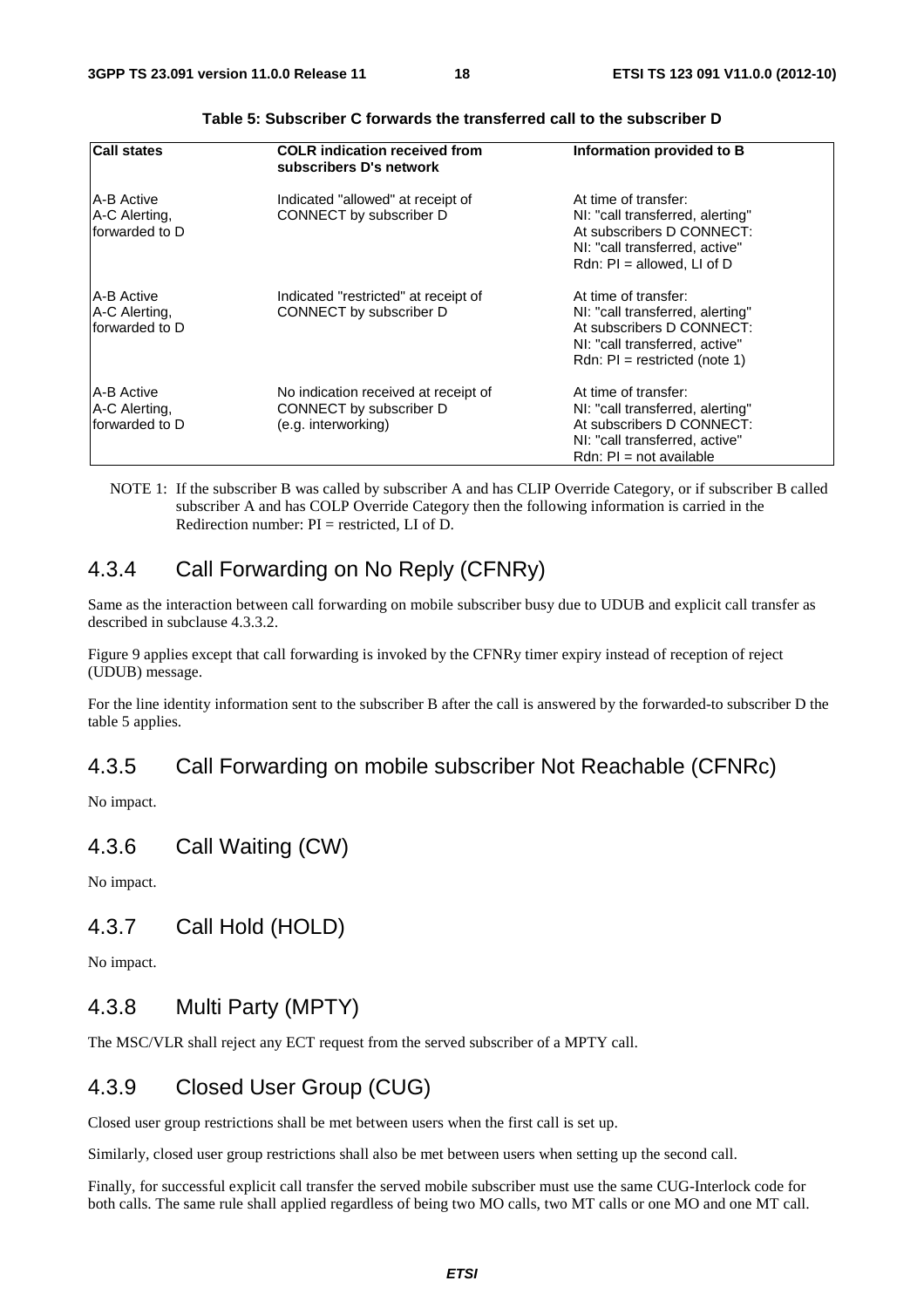## 4.3.10 Advice of Charge (AoC) services

No impact.

## 4.3.11 Call Barring services

No impact

## 4.3.12 Explicit Call Transfer (ECT)

It is required as a network option that the establishment of endless loops between subscriber A and subscriber B, both of them transferring the call to the other one, is prevented. The same loop prevention mechanism as in ISDN shall be used.

## 4.4 Information stored in the HLR

The following logical states are applicable for the Explicit Call Transfer service (refer to 3GPP TS 23.011 [6] for an explanation of the notation):

| <b>Provisioning State</b> | <b>Registration State</b> | <b>Activation State</b> | <b>HLR Induction State</b> |
|---------------------------|---------------------------|-------------------------|----------------------------|
| (Not Provisioned,         | Not Applicable,           | Not Active.             | Not Induced)               |
| (Provisioned,             | Not Applicable,           | Active and Operative,   | Not Induced)               |

The HLR shall store the logical state of the Explicit Call Transfer service (which shall be one of the valid states listed above) on a per subscriber basis.

## 4.5 State transition model

Figure 10 shows the successful cases of transition between the applicable logical states of the Explicit Call Transfer service. The state changes are caused by actions of the service provider.

Note that error cases are not shown in the diagram as they normally do not cause a state change. Additionally, some successful requests may not cause a state change and are therefore not shown in the diagram.



**Figure 10: State transition model**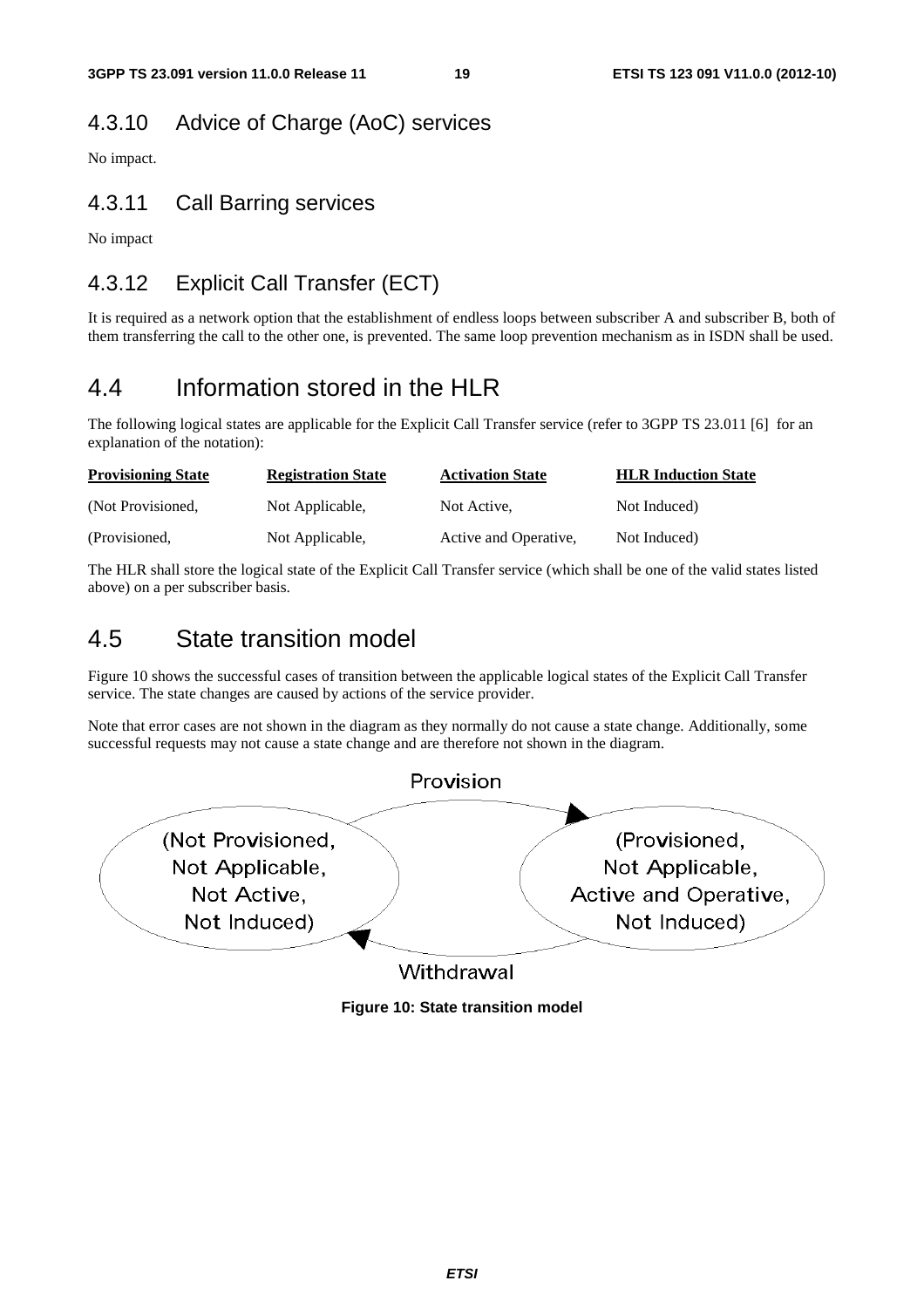## 4.6 Transfer of information from the HLR to the VLR

If the provisioning state for the Explicit Call Transfer service is "Provisioned" then when the subscriber registers on a VLR the HLR shall send that VLR information about the logical state of the Explicit Call Transfer service.

If the logical state of the Explicit Call Transfer service is changed while a subscriber is registered on a VLR then the HLR shall inform the VLR of the new logical state of the Explicit Call Transfer service.

## 4.7 Information stored in the VLR

For the supplementary service Explicit Call Transfer the VLR shall store the service state information received from the HLR.

## 4.8 Handover

Handover will have no impact on the control procedures and the operation of the service.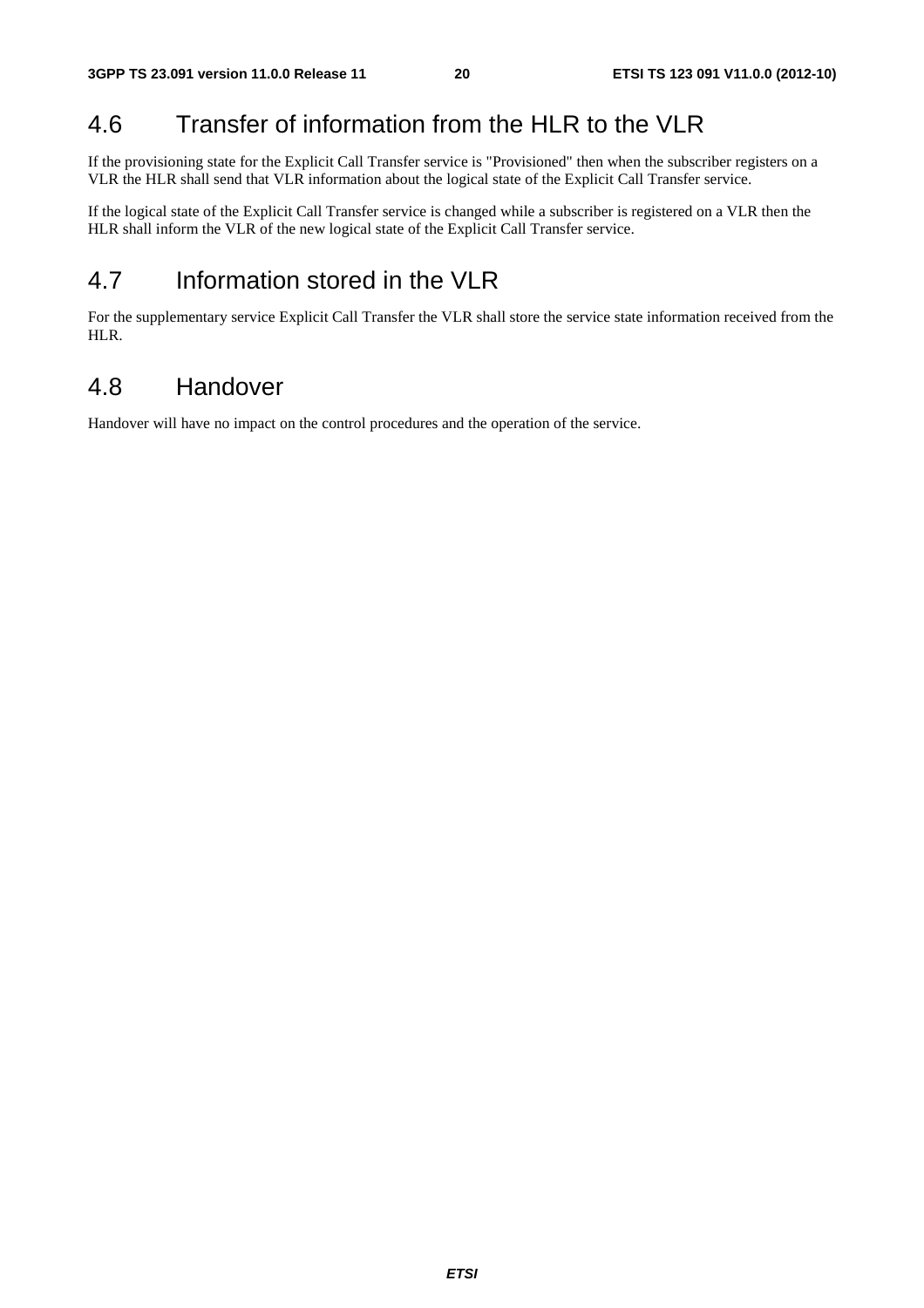## Annex A: Change history

| <b>Change history</b> |             |          |           |            |               |     |                |                                                                     |
|-----------------------|-------------|----------|-----------|------------|---------------|-----|----------------|---------------------------------------------------------------------|
| <b>TSG CN#</b>        | <b>Spec</b> | Old Verl | <b>CR</b> | <b>Rev</b> | <b>Phase</b>  | Cat | <b>New Ver</b> | <b>Subject/Comment</b>                                              |
| Apr 1999              | GSM 03.91   | 6.0.0    |           |            |               |     |                | Transferred to 3GPP CN1                                             |
| CN#03                 | 23.091      |          |           |            | R99           |     | 3.0.0          | Approved at CN#03                                                   |
| CN#06                 | 23.091      | 3.0.0    | 001       |            | R99           |     | 3.1.0          | Approved at CN#06                                                   |
| CN#09                 | 23.091      | 3.1.0    | 002       |            | R99           | F   | 3.2.0          | SDL refresh                                                         |
| CN#11                 | 23.091      | 3.2.0    |           |            | Rel-4         |     | 4.0.0          | Version increased from R99 to Rel-4 after<br>CN#11                  |
| <b>CN#11</b>          | 23.091      | 3.2.0    | 003       | 1          | Rel-4         | С   | 4.0.0          | Enhancement of ECT SDLs and CAMEL<br>functionality                  |
| CN#16                 | 23.091      | 4.0.0    |           |            | Rel-5         |     | 5.0.0          | Version increased from Rel-4 to Rel-5 after<br>CN#16                |
| <b>CN#17</b>          | 23.091      | 5.0.0    | 005       |            | Rel-5         |     | 5.1.0          | Correction to check of ECT treatment indicator<br>in SII2 parameter |
| <b>CN#26</b>          | 23.091      | 5.1.0    |           |            | Rel-6         |     | 6.0.0          | Version increased from Rel-5 to Rel-6 after<br>CN#26                |
| CT#36                 | 23.091      | 6.0.0    |           |            | Rel-7         |     | 7.0.0          | Upgraded unchanged from Rel-6                                       |
| CT#42                 | 23.091      | 7.0.0    |           |            | Rel-8         |     | 8.0.0          | Upgraded unchanged from Rel-7                                       |
| CT#46                 | 23.091      | 8.0.0    |           |            | Rel-9         |     | 9.0.0          | Update to Rel-9 version (MCC)                                       |
| 2011-03               | 23.091      | 9.0.0    |           |            | <b>Rel-10</b> |     | 10.0.0         | Update to Rel-10 version (MCC)                                      |
| 2012-09               | 23.091      | 10.0.0   |           |            | <b>Rel-10</b> |     | 11.0.0         | Update to Rel-11 version (MCC)                                      |